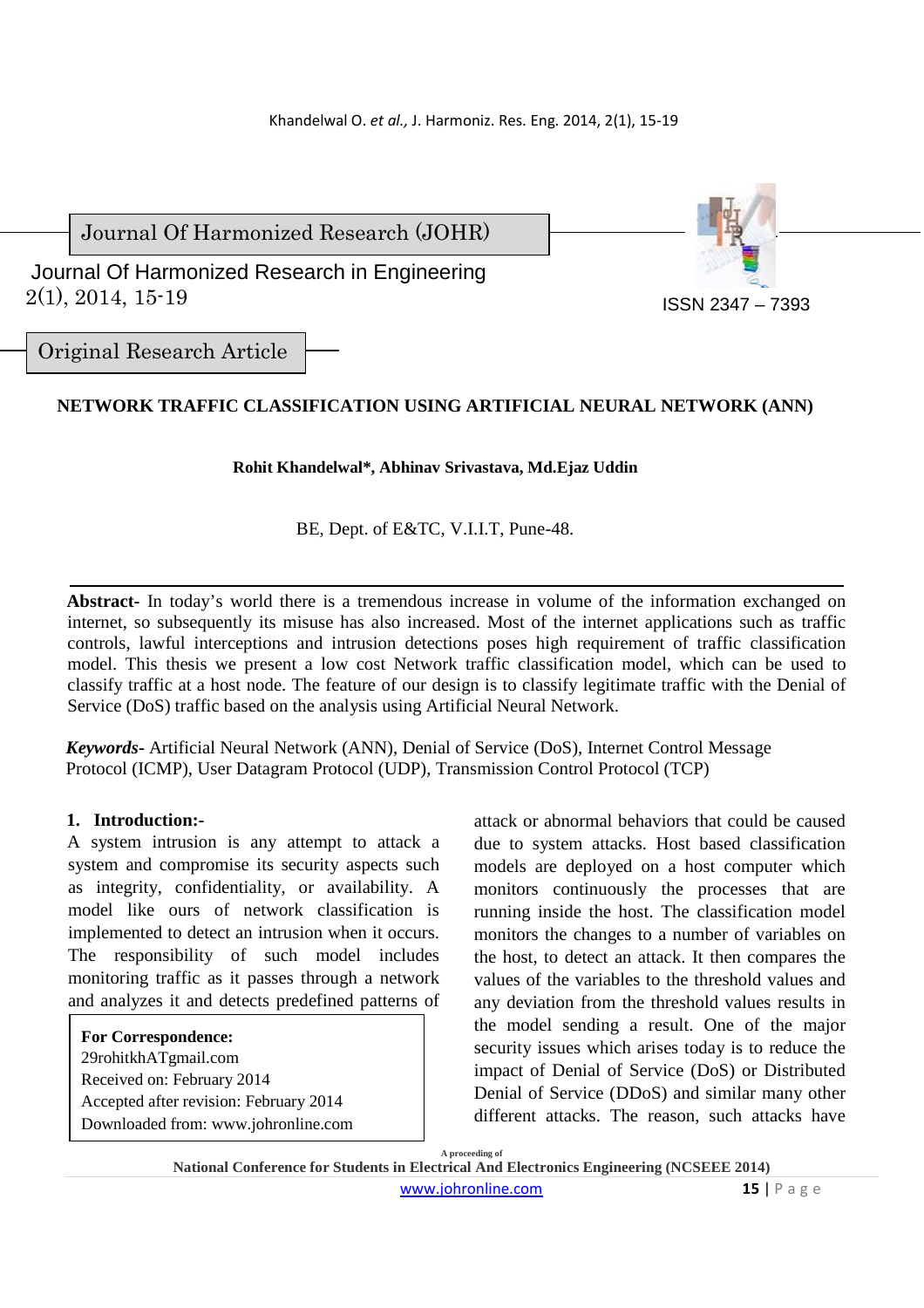become so prominent is that it is easy to use DoS tools such as trinoo (Dittrich 1999), as they are easily available on the internet. So, even normal users can perform DoS attacks with minimal efforts [5]. DoS/DDoS attacks involve sending attack traffic to a victim computer so that its resources get exhaust. It is a deliberate act done so that the availability of services get degraded. A Denial of Service attack consumes a victim's system resource such as network bandwidth, CPU time and memory, the extent to which these resources get depleted depends upon the volume of attack traffic. Some general DoS/DDoS attacks include ICMP flooding, UDP flodding, TCP SYN attack and smurf. Therefore it is very necessary to prevent attacks for the upmost availability of our resources. This paper is organized as follows. Section 2 outlines the previous studies in the area of DoS attack detection. Section 3 describes the structure of our proposed system. Section 4 describes the implementation of our system. Section 5 discusses issues and concludes the paper.

#### **2. Related Work**

There have been many previous studies carried out to prevent the problem of intrusion, such as ICMP trace back, Intension driven ICMP trace back, there have been lightweight detection methods discussed for the detection of Denial of Service attacks. In general, solutions for these kind of attack includes mechanisms such as ingress filtering or egress filtering, aggregate based congestion control or rate limiting (ACC), Probabilistic marking, IP hashing, Deterministic tunnel marking, SYN cache and SYN cookie for TCP flooding at server node. There are also many Intrusion detection systems such as Snort, Lancope and StillSecure. Algorithms based detection methods have also been discussed.

## **3. Proposed System**

The flow of mechanism will be divided into three parts which includes capturing of the packets, training them using Artificial Neural Network and then comparing the results with the other data set of



### Fig 1. Flow diagram

For the first part we will use a packet sniffer or third party tool to acquire packets from a network. A packet sniffer is a program that can visualize any information which passes over the network. Our packet sniffer is based on Jpcap. Jpcap is used as a tool to acquire and analyze network traffic.

It has an API which is used to build packet capturing applications based on Java. Jpcap is based on winpcap/libpcap. WinPcap/Libpcapallows us to capture and transmit network packets bypassing the protocol stack. After the process of scanning the packets there will be need to analyze them and in the process extract signatures. Extracted signatures from the scanned packets will be useful in generating a vast data set. The generation of the data set will let us allow labeling the records as good or bad. The data set will then be converted to an integer (feature matrix / array) so that the final data set is ready.

Training will be done using the labeled data set. We will be using Artificial Neural Networks (ANN) as our training algorithm. The data set will be provided as the input to Artificial Neural

**A proceeding of National Conference for Students in Electrical And Electronics Engineering (NCSEEE 2014)**  www.johronline.com **16** | P a g e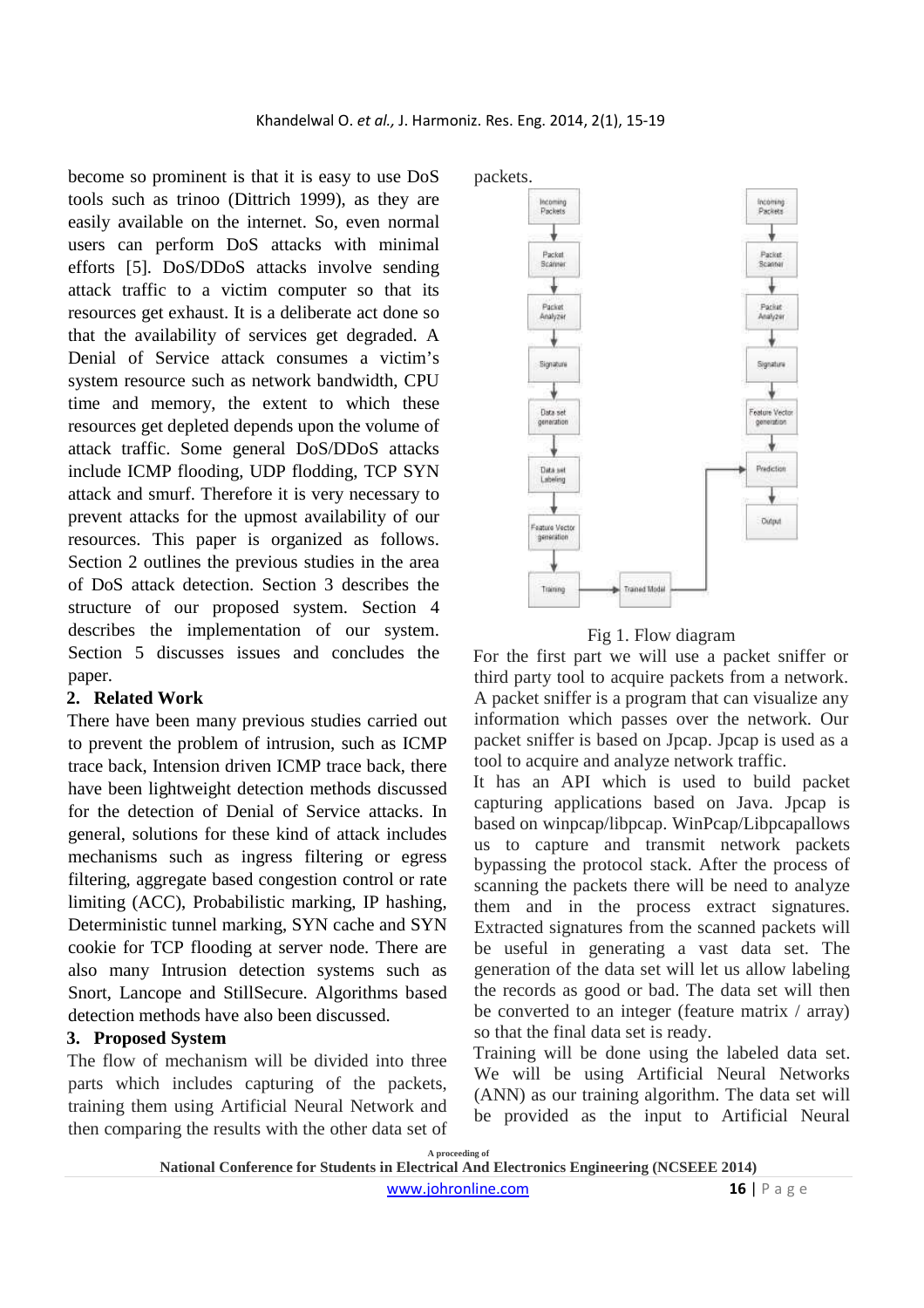Network (ANN). The saved trained output will be then used for comparison purposes.

The final part includes the recognition of the attack packets. Recognition will be done by comparing the trained data set with the unlabeled data set

### **4. Implementation and Result**

As discussed, our mechanism is divided into three parts. For the first part we will be using a packet sniffer or a third party tool such as wireshark to log



This configuration is called as artificial neuron configuration, also known as perceptron configuration. It models a neuron by taking a weighted sum of inputs and then sending the output. The output can be either 0 or 1.The output will be 1 if the weighted sum of the input is greater than the adjustable threshold value otherwise it will be 0. The values of the inputs

 $(x1, x2, x3,...xn)$  and also the connection weights (w1,w2,w3,…wn) in figure are real values which can be both be positive  $(+)$  and negative  $(-)$ . Learning in perceptron is a process which includes modifying the input weight and bias, where bias is an adjustable threshold processor. When an input is given to a perceptron it computes a binary function of the given input. We the traffic that will be flowing over the network. If we use a third party tool then the output of the tool itself will be a set of extracted signatures. The extracted signatures will then be labeled as good or bad. After the process of labeling the data set has to be converted into an integer this process is known as feature vector generation, this will be the final set that we would be applying at the input of Artificial Neural Networks (ANN) for its training.



Fig 2. Packet sniffer Fig 3. A perceptron configuration

can make a perceptron learn by repeatedly studying examples presented to it. The learning rule of a perceptron can be indicated by equation 1, where For all inputs j:

$$
X (j) = X (j) + [A-T] * q (j)
$$
 (1)

Where  $X$  is the vector of weights,  $q$  is the input vector which we present to the network, A should have been the correct result of the neuron and T is the actual output of the neuron.

So to train the data set, vectors from the set are presented to the to the network one after other. If the network's output is correct no change is made otherwise using the perceptron learning rule the weights and biases are updated. When the entire vectors pass through it without any error, training is complete.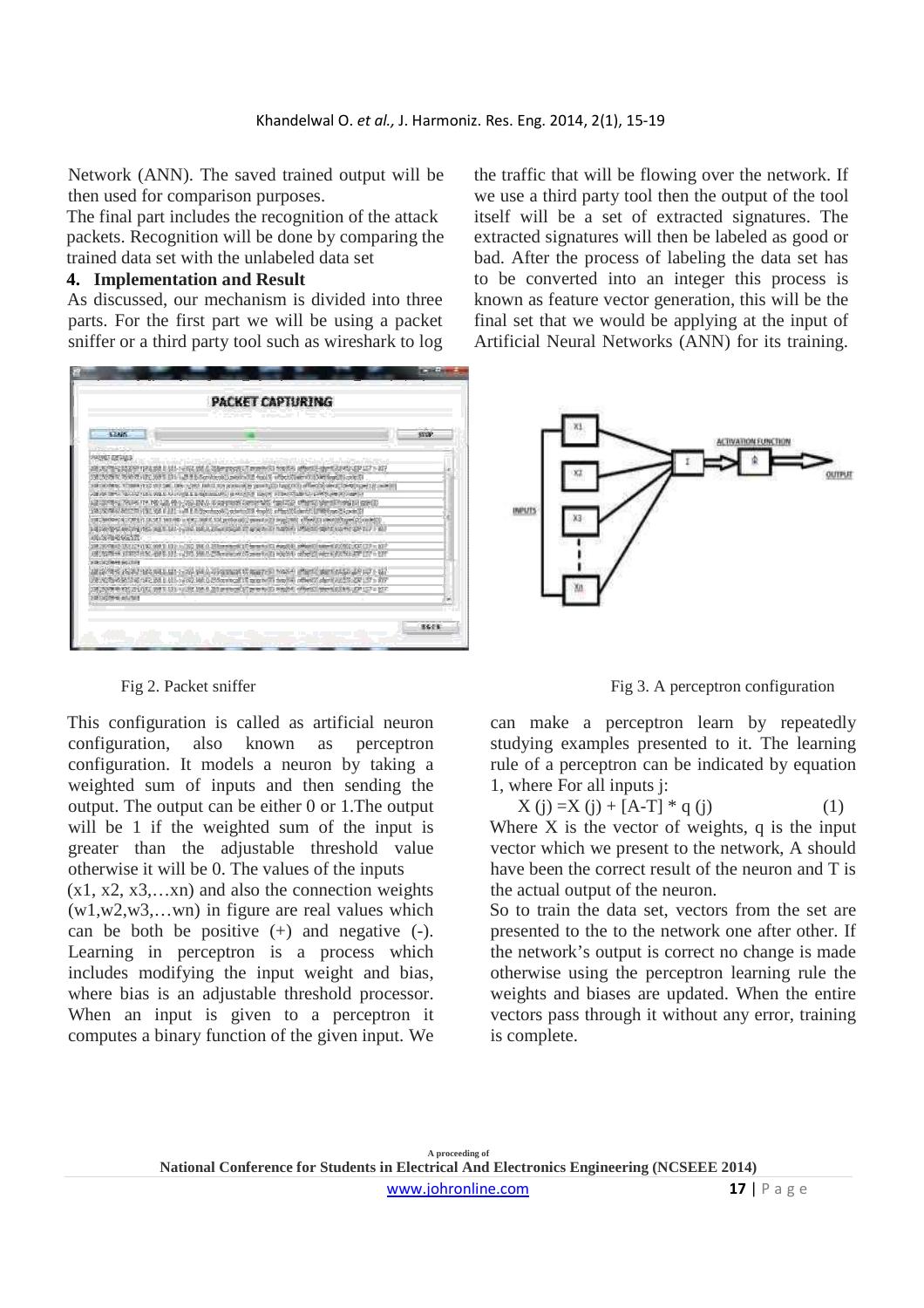| The court and Pillet Forest Pill<br>وموجول والإلا المتوافق المستوقفة |                                                               |               |
|----------------------------------------------------------------------|---------------------------------------------------------------|---------------|
| 3. ag on<br>te co<br><b>Brown of</b>                                 | Layer                                                         | <b>Output</b> |
|                                                                      | 86                                                            |               |
|                                                                      |                                                               |               |
|                                                                      |                                                               |               |
| 7 December 2014                                                      | the state and the state of the state of the state of          |               |
| Tinderlenar<br><b>Westmooregocus</b><br>William Sessenced Enters     | Considere Danzevi Baidgemansteriori<br>and the company of the |               |
|                                                                      |                                                               |               |
| Photography                                                          |                                                               |               |
| 1.189<br><b>Havenutte:</b>                                           | <b>LOOK AND MATORY</b>                                        | <b>SUMMON</b> |
| Farmer.                                                              | the strategies of                                             |               |
| Ferritagerikeunen.<br><b>TAB</b>                                     | <b>38 m</b>                                                   | 图案等连接表        |
| lined service<br><b>CORP.</b>                                        | 碎工                                                            | (L.XXw-1.0)   |
| Vadiation on Crocolin                                                | 谨                                                             | ä.            |
| ning.                                                                |                                                               |               |
| <b>Little Avenue</b><br><b>Beduarnance</b>                           |                                                               |               |
|                                                                      |                                                               |               |
| <b>Trainivos Stata</b><br><b>SEARCH</b>                              |                                                               |               |
| <b><i>Discoversions</i></b>                                          | <b>CONTRACTOR</b>                                             |               |
|                                                                      |                                                               | 1 Aproxima    |
| <b>HEY GORDAN AND LOT</b><br><b>CONTRACTOR</b>                       |                                                               |               |
|                                                                      |                                                               |               |
| Uprawing Trunches Side In File                                       |                                                               |               |

Fig 4. Sample Analysis of humps function to indicate training and performance of ANN in matlab After the training of the data set we now compare its output with the some other unlabeled set of data. Firstly we load the trained network values. Then we load the unlabeled data set which may or may not be violating the standard network protocols. We then apply the data records one by one to Artificial Neutral Networks (ANNs) and evaluate output. If a data by the analysis module seems to violate a specific protocol then particular details about the network packet/packets will be popped up by the system with the help of appropriate graphical user interface.



## Fig 5.A sample GUI for our result 5. CONCLUSION

In this paper we propose a new intrusion detection approach using Artificial Neural Networks. Various aspects of DoS attack were listed. To prevent oneself against these types of attacks one must detect the occurrence correctly. Regardless of how well security of a particular

network is planned it is inherently susceptible to DoS/DDoS or some other kind of attacks . The mechanism we discussed helps to accurately detect the attacking packets and thus prevents from the harms of such kind of attacks. With some modifications this project can help to mitigate DoS/DDoS problems at real time . 6. ACKNOWLEDGMENT

The study, concept and project is guided by

Asst. Prof. A. W. Ingle

7. REFERENCES

- 1. ( MAY 2007) "A Divide-and- Conquer Strategy for Thwarting DistributedDoS Attacks" Ruiliang Chen, Student Member, IEEE, JungMin Park, Member, IEEE, and Randolph Marchany, Member, IEEE (IEEE TRANSACTIONS ON PARALLEL AND DISTRIBUTED SYSTEMS, VOL. 18, NO. 5.)
- 2. "Detection and Defense against DDoS Attack with IP Spoofing" Mr. I. B.Mopari M.E. Student Vishwakarma Institute of Technology, Pune, India Prof S.G.Pukale Vishwakarma Institute of Technology, Pune, India Prof M.L.Dhore, Vishwakarma Institute of Technology, Pune, India (Proceedings of the 2008International Conference on Computing, Communication and Networking(ICCCN2008)
- 3. "Defending Against TCP SYN Flooding Attacks under Different Types of IP Spoofing" Wei Chen Department of Computer Science Hong Kong University of Science and Technology Clear Water Bay, Kowloon, Hong Kong and Dit-Yan Yeung, Computer School Wuhan University Wuhan 430072, Hubei, China
- 4. Prof. Radha S. Shirbhate Prof. Pallavi A. Patil "Network Traffic Monitoring Using Intrusion Detection System" Volume 2, Issue 1, January 2012 ISSN: 2277 128X
- 5. Qijun GU Peng Liu, "Denial of Service Attacks"
- 7. G. Jacob Victor Dr. M Sreenivasa Rao Dr. V. CH. Venkaiah "Intrusion Detection Systems - Analysis and Containment of

**A proceeding of National Conference for Students in Electrical And Electronics Engineering (NCSEEE 2014)**  www.johronline.com **18** | P a g e